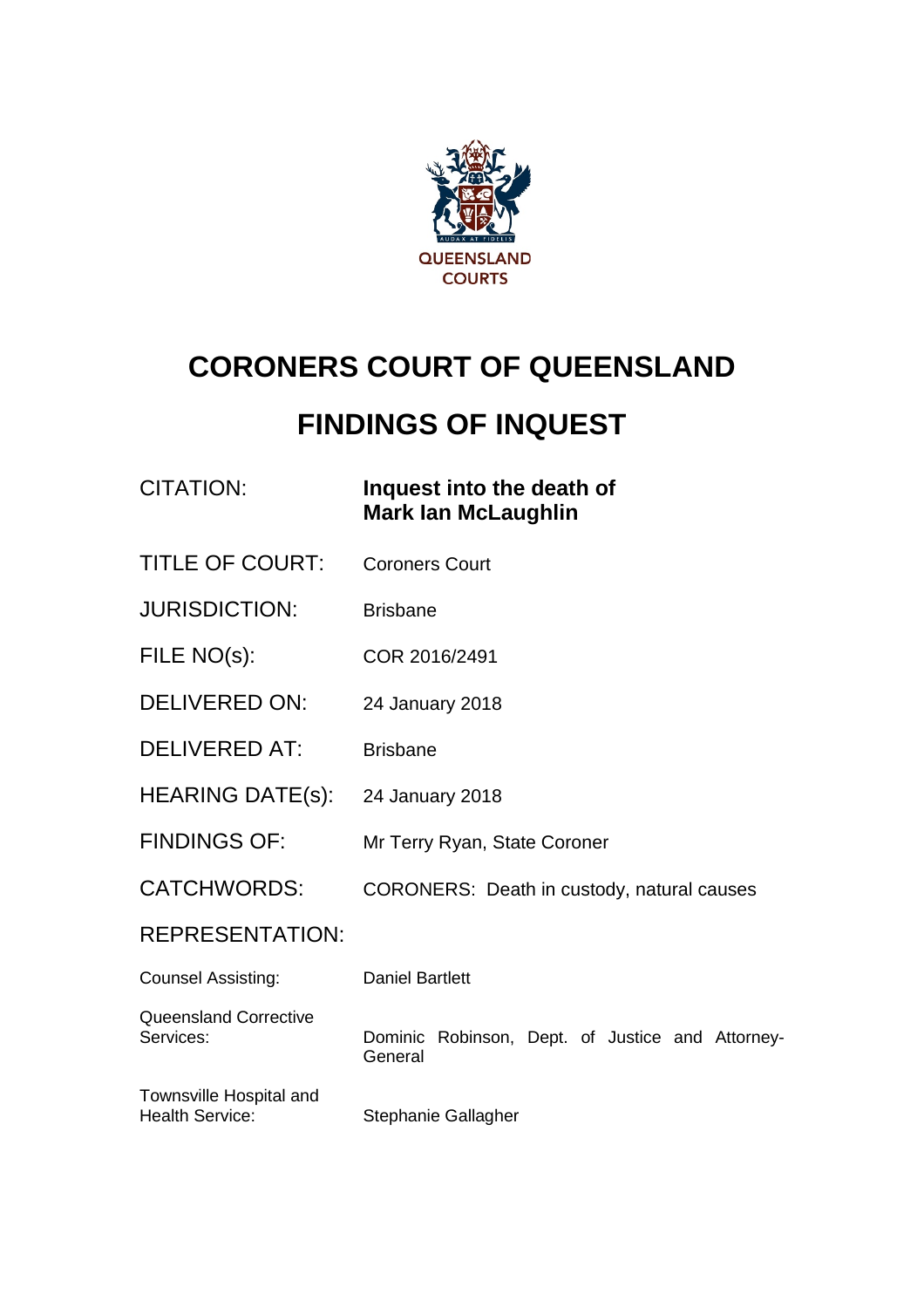#### **Introduction**

- 1. On 24 April 2016, Mark Ian McLaughlin, aged 55 years, presented to the Cairns Base Hospital (CBH) with gross haematuria, headaches, sweats vertigo and difficulties mobilising. A CT scan revealed a ring-enhancing right parietal lobe lesion with oedema and midline shift. It was initially thought to be a metastatic lesion from an unknown primary source.
- 2. Mr McLaughlin was transferred from CBH to the Townsville Hospital (TTH). There he underwent surgery, and a further MRI scan occurred on 2 May 2016. The findings were ominously suggestive of a glioblastoma multiforme.
- 3. On 3 May 2016, a right temporoparietal craniotomy and debulking of the tumour was performed. Histopathology confirmed the diagnosis of a Grade 4 multifocal glioblastoma multiforme - an extremely aggressive brain tumour. It was concluded that the tumour was aggressive and incurable.
- 4. Mr McLaughlin was referred to palliative care, for end of life management, and continued to deteriorate quickly. On 18 June 2016 he was found to be unrousable, and considered to be in the terminal phase. He died two days later on 20 June 2016.

## **The investigation**

- 5. An investigation into the circumstances leading to the death of Mr McLaughlin was conducted by Detective Sergeant Andy Seery from the Queensland Police Service (QPS) Corrective Services Investigation Unit (CSIU).
- 6. Upon being notified of Mr McLaughlin's death, the CSIU attended the TTH. Mr McLaughlin's correctional records and his medical files from the CBH and TTH were obtained. The investigation was informed by statements from the relevant custodial correctional officers, clinical staff and treating doctors at CBH and TTH, and a statement from his son, Jacob McLaughlin. These statements were tendered at the inquest.
- 7. An external and partial internal autopsy examination with associated CT scans and toxicology testing was conducted by forensic pathologist, Dr David Williams. At the request of the Coroners Court of Queensland, Dr Natalie MacCormick from the Queensland Health Clinical Forensic Medicine Unit (CFMU) examined the statements as well as the medical records for Mr McLaughlin from the CBH and TTH and reported on them.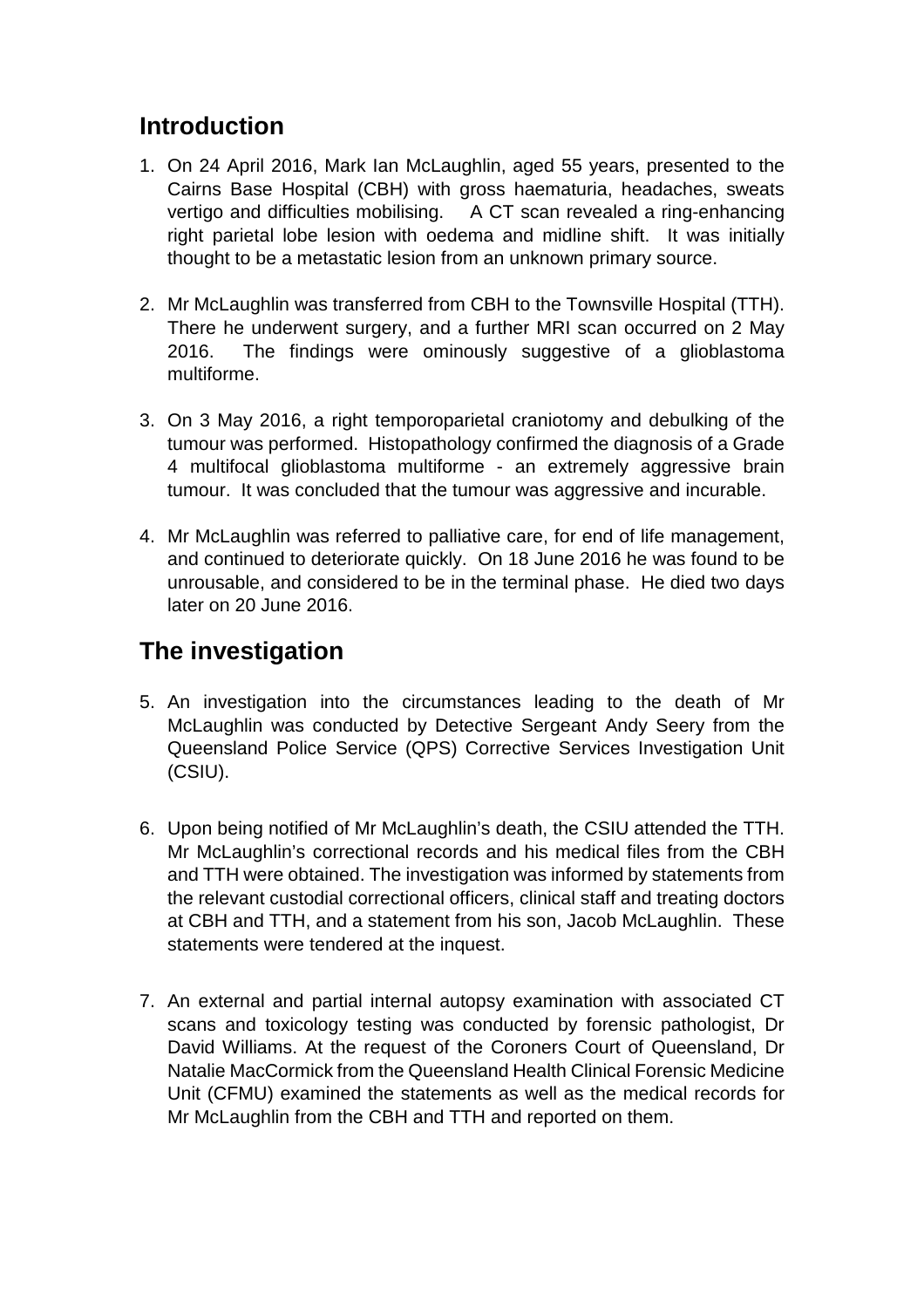8. I am satisfied that the investigation was thoroughly and professionally conducted and that all relevant material was accessed.

## **The Inquest**

- 9. Mr McLaughlin's death was clearly from natural causes, and his family had no concerns about the treatment he received while in custody. However, an inquest into his death was mandated by the *Coroners Act 2003* because he was in custody at the time of his death.
- 10. The inquest was held on 24 January 2018. After the statements, medical records and material gathered during the investigation was tendered, Counsel Assisting proceeded to submissions in lieu of any oral testimony.

#### **Circumstances of the death**

- 11.Mr McLaughlin was aged 55 years at the time of his death. On 22 April 2016, he was convicted in Cairns of Commonwealth and State offences relating to possessing child exploitation material and using a carriage service to distribute child pornography. He had no criminal history prior to this conviction. He was sentenced to two years imprisonment, suspended after a period of five months for the State offences. He was sentenced to 12 months imprisonment, also to be released after five months, for the Commonwealth offences.
- 12.On 24 April 2016, while Mr McLaughlin was at the Cairns watch house awaiting transfer to a correctional centre, it was noticed that he was not able to mobilise properly. At 5:24pm, he presented to the CBH emergency department with ambulance officers, guarded by the Queensland Police Service. The reasons for his presentation were two-fold. First, he was suffering gross haematuria (blood in the urine). Second, he was suffering from vertigo and an inability to walk while he was at the watch house. Paramedics confirmed that he had otherwise normal observations, a GCS of 15 and his pupils were equal and reactive.
- 13.Mr McLaughlin was seen initially by the emergency department registrar, and his history was noted to include two days of immobility along with recent onset of haematuria. He denied fevers or dysuria. His haematuria was noted to be significant, on the background of a recent robotic prostatectomy performed on 14 March 2016 for prostate cancer. The outpatient urology notes for Mr McLaughlin's post-operative review confirmed that he had made a good recovery with no major issues. His medical history was also noted to include supraventricular tachycardia, hypertension, hypothyroidism, osteoarthritis, stage 3 chronic kidney disease and an open appendicectomy.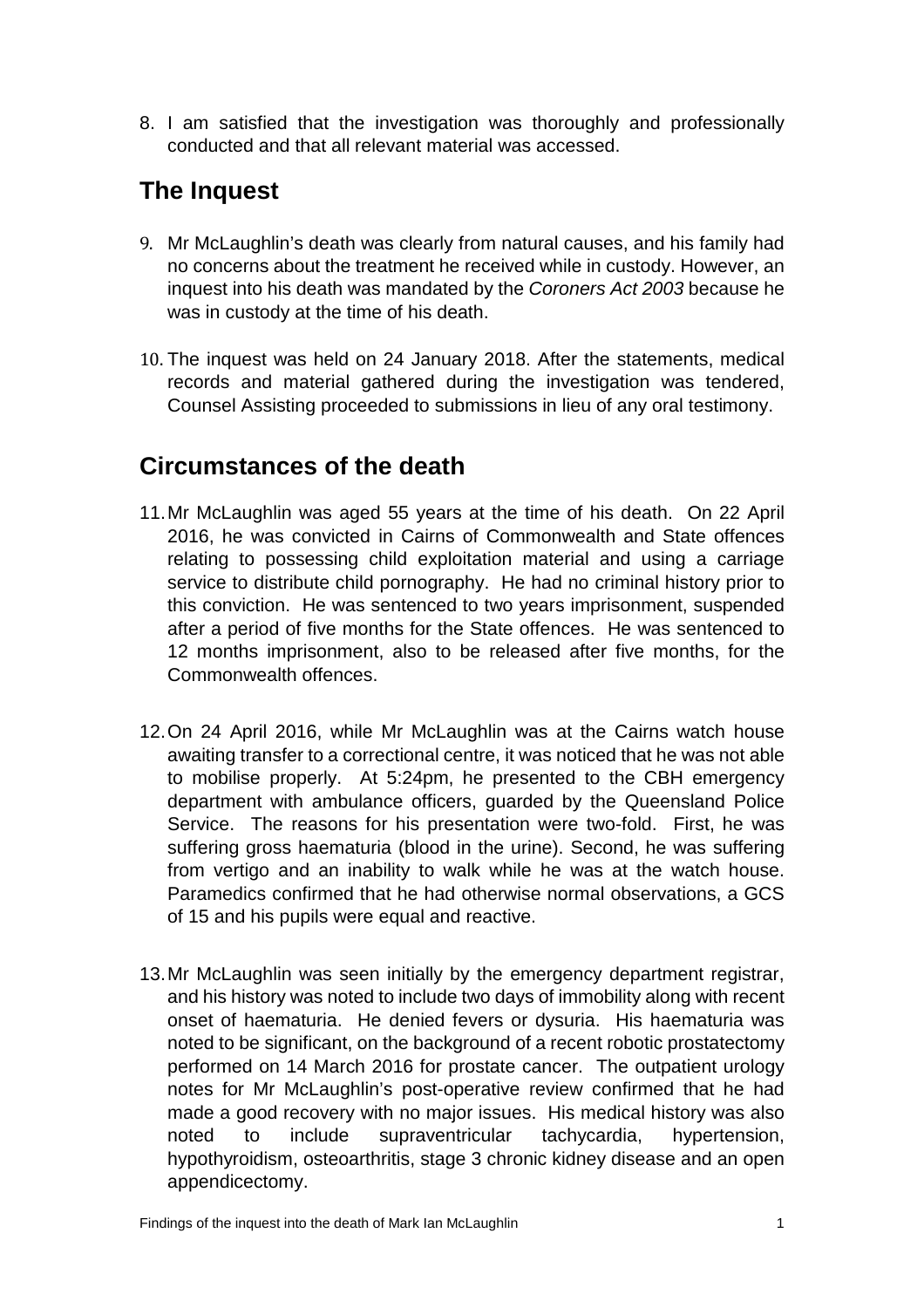- 14.Blood tests at the CBH revealed an elevated white cell count. A CT scan of Mr McLaughlin's head revealed a ring-enhancing right parietal lobe lesion with oedema and midline shift. This finding was consistent with a brain metastases. The case was discussed with the Neurosurgical Registrar at TTH, and he was admitted to the surgical ward at CBH for an MRI of the brain and CT scanning of his chest and abdomen.
- 15.The Neurosurgical Registrar at TTH was consulted again, and Mr McLaughlin was accepted for transfer to the care of a neurosurgeon at TTH. On 26 April 2016 Mr McLaughlin was transferred via Retrieval Services Queensland to TTH for surgery. A statement was tendered at the inquest from Dr Richard Corkill, who was Mr McLaughlin's palliative care specialist.[1](#page-3-0) Dr Corkill also provided information concerning Mr McLaughlin's surgical care while at TTH.
- 16.On 2 May 2016, Mr McLaughlin underwent a further MRI of the brain, the results of which reported that there was multifocal enhancing intracerebral lesions in the right temporoparietal region. On 3 May 2016, a right temparietal craniotomy and debulking of the tumour was performed by neurosurgeon Dr David Anderson. Histopathology confirmed the diagnosis of a Grade 4 multifocal glioblastoma multiforme. It was concluded that the tumour was aggressive and incurable. Mr McLaughlin was referred to the oncology team. He was assisted by a social worker and end of life measures were put in place, including an Advanced Health Directive. Mr McLaughlin's son, Jacob, was contacted and the diagnosis, prognosis and treatment options were discussed with him.
- 17.On 25 May 2016, the hospital contacted Jacob McLaughlin to inform him of his father's current status, and that it was no longer appropriate for radiation to be administered. It was recommended that Mr McLaughlin be referred to palliative care services for ongoing management.
- 18.Jacob McLaughlin agreed with this course. Mr McLaughlin's GCS fell to 8, and a further CT head scan was conducted. He was thus assessed as being suitable for palliative care measures, and he was transferred. Palliative care family meetings took place on 27 May 2016, and again on 12 June 2016. Mr McLaughlin's symptoms were managed with pain relief, including opioids. His function continued to deteriorate with him becoming drowsier.
- 19.On 18 June 2016, Mr McLaughlin was unable to be roused, and was no longer alert enough so as to swallow medications. It was noted at this time that he now appeared to be in phase 4, which is the terminal phase. On 20 June 2016, with Mr McLaughlin's family present, he passed away at 2:32pm.

<span id="page-3-0"></span><sup>1</sup> Exhibit B2.

Findings of the inquest into the death of Mark Ian McLaughlin 2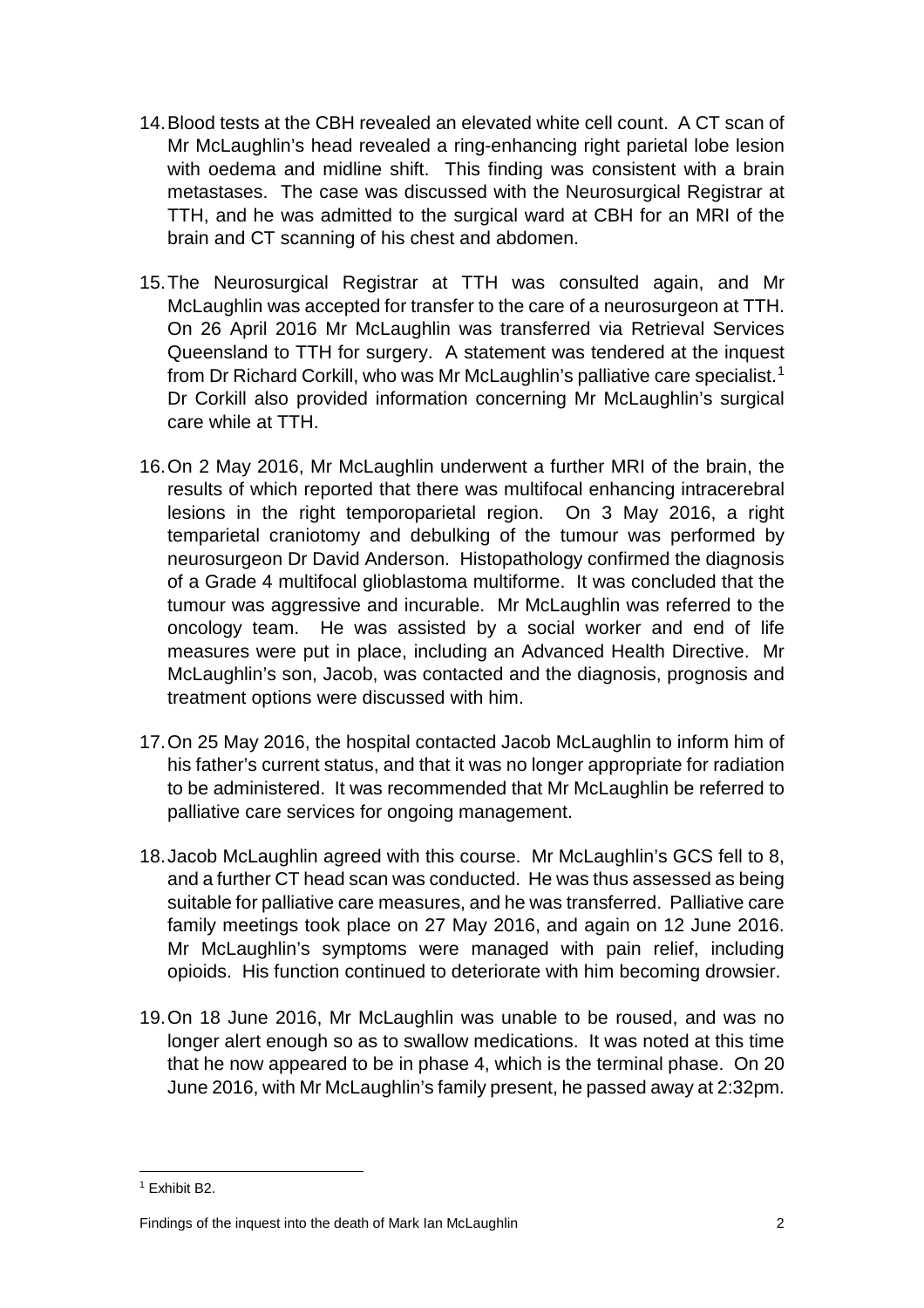- 20.In his statement to the inquest, Jacob McLaughlin confirmed that he had no criticisms or concerns regarding the treatment of his father. He was satisfied with the medical care and treatment provided by TTH and the way he was managed by Queensland Corrective Services. He noted that his father had reported headaches from April 2016, only a few weeks before the diagnosis of his brain cancer.
- 21.Dr MacCormick assisted the inquest by reviewing the available medical records, witness statements, and the autopsy report completed by Dr Williams. She provided a detailed report which was tendered at the inquest.[2](#page-4-0)
- 22.Dr MacCormick considered that the decision to transfer Mr McLaughlin from the watch house to the hospital on 24 April 2016 occurred within a reasonable timeframe. He was promptly assessed, diagnosed and investigated at CBH, with input from the Townsville neurosurgical team, and then appropriately transferred to TTH. All appropriate palliative treatment options were explored with an attempt at surgical debulking and consideration of radiotherapy. Dr MacCormick explained that it was unfortunate that Mr McLaughlin's condition was complicated by an intraparenchymal bleed, causing him to deteriorate rapidly. Having exhausted all options, the goals of treatment appropriately changed to comfort cares.
- 23.Dr MacCormick could not identify omissions in Mr McLaughlin's clinical management at any stage which may have altered the outcome. There was no earlier opportunity at which to diagnose the glioblastoma multiforme. His care in hospital was very thorough, and the diagnosis was sensitively managed. The level of health care was equivalent to what would be expected within the general community.

### **Conclusions**

- 24.Mr McLaughlin's death was the subject of a police investigation by the CSIU. That investigation has been considered by me together with Dr MacCormick's review. I accept that the death was from natural causes with no suspicious circumstances associated with it.
- 25.I conclude that Mr McLaughlin died from natural causes. I find that none of the correctional officers involved in supervising Mr McLaughlin, or any other person, caused or contributed to his death. I am satisfied that Mr McLaughlin was given appropriate medical care by staff at Cairns watch house and also at the CBH and TTH while he was admitted there. His death could not have reasonably been prevented.

<span id="page-4-0"></span><sup>2</sup> Exhibit B6.

Findings of the inquest into the death of Mark Ian McLaughlin 3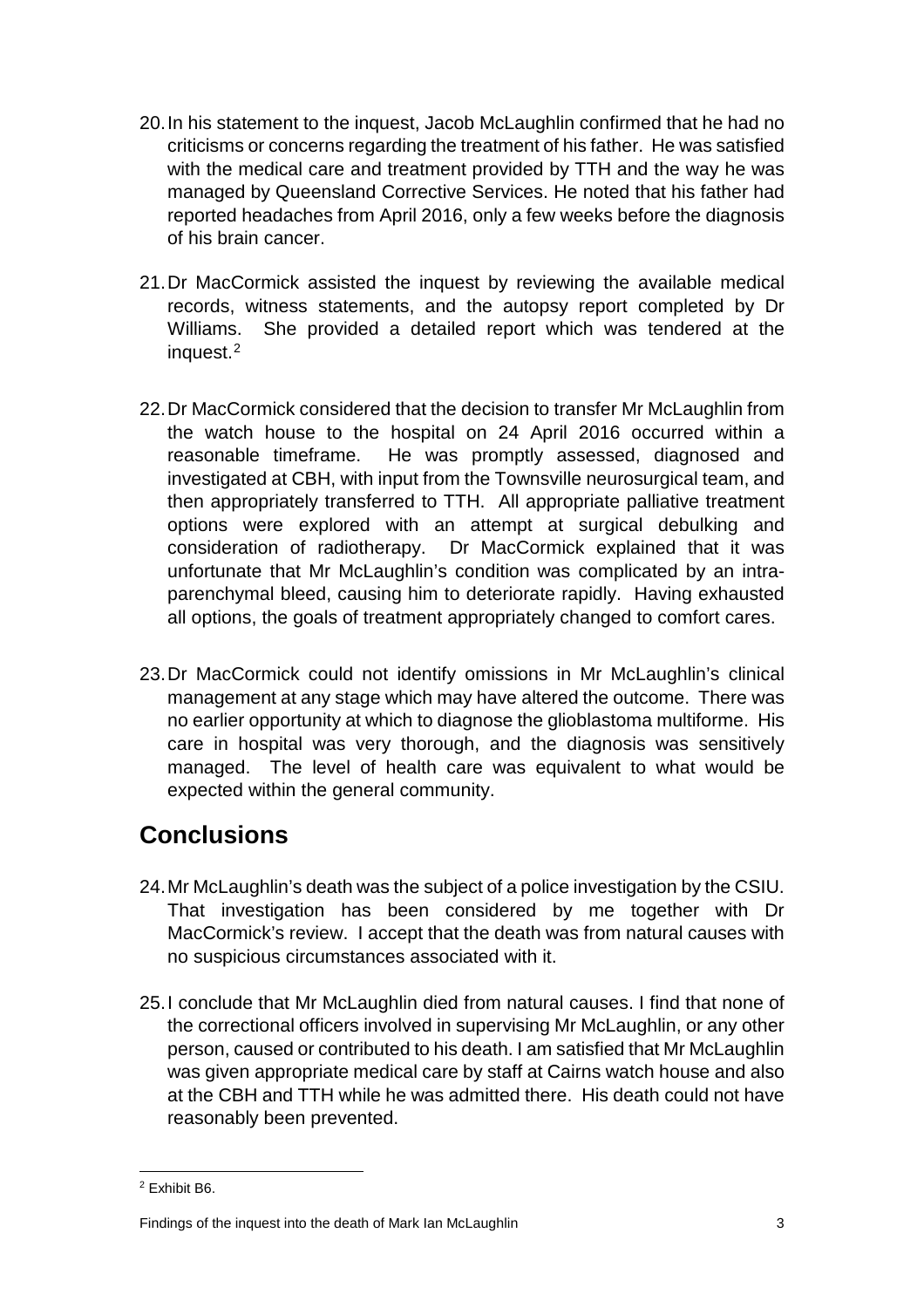26.It is a recognised principle that the health care provided to prisoners should not be of a lesser standard than that provided to other members of the community. The evidence tendered at the inquest established the adequacy of the medical care provided to Mr McLaughlin when measured against this benchmark.

#### **Findings required**

27.I am required to find, as far as is possible, the medical cause of death, who the deceased person was and when, where and how he came by his death. After considering all of the evidence I am able to make the following findings:

| Identity of the deceased - | The deceased<br>person was Mark<br>lan<br>McLaughlin.                                                                                                                                                                                                                                                                                                                                          |
|----------------------------|------------------------------------------------------------------------------------------------------------------------------------------------------------------------------------------------------------------------------------------------------------------------------------------------------------------------------------------------------------------------------------------------|
| How he died -              | Mr McLaughlin died after he was diagnosed<br>with a ring-enhancing right parietal lobe lesion<br>with oedema and midline shift. Upon<br>histological examination, it was identified to be<br>a Grade 4 multifocal glioblastoma multiforme -<br>an extremely aggressive brain tumour. The<br>progression of the tumour was rapid, and it<br>was not amenable to curative surgical<br>treatment. |
| Place of death -           | He died at the Townsville Hospital, Townsville in<br>the State of Queensland.                                                                                                                                                                                                                                                                                                                  |
| Date of death $-$          | He died on 20 June 2016.                                                                                                                                                                                                                                                                                                                                                                       |
| Cause of death $-$         | died from<br>Glioblastoma<br>Mr<br>McLaughlin<br>multiforme.                                                                                                                                                                                                                                                                                                                                   |

#### **Comments and recommendations**

- 28.The *Coroners Act 2003* enables a coroner to comment on anything connected with a death that relates to public health or safety, the administration of justice or ways to prevent deaths from happening in similar circumstances in the future.
- 29.While I accept that there are no comments or recommendations to be made that would assist in preventing similar deaths in future, I note the statement from Dr Corkill recorded that several unsuccessful attempts were made to prevent Mr McLaughlin's death becoming a death in custody by contacting Queensland Corrective Services to seek his release on exceptional circumstances parole, in view of his rapidly deteriorating condition and expected death from glioblastoma multiforme.